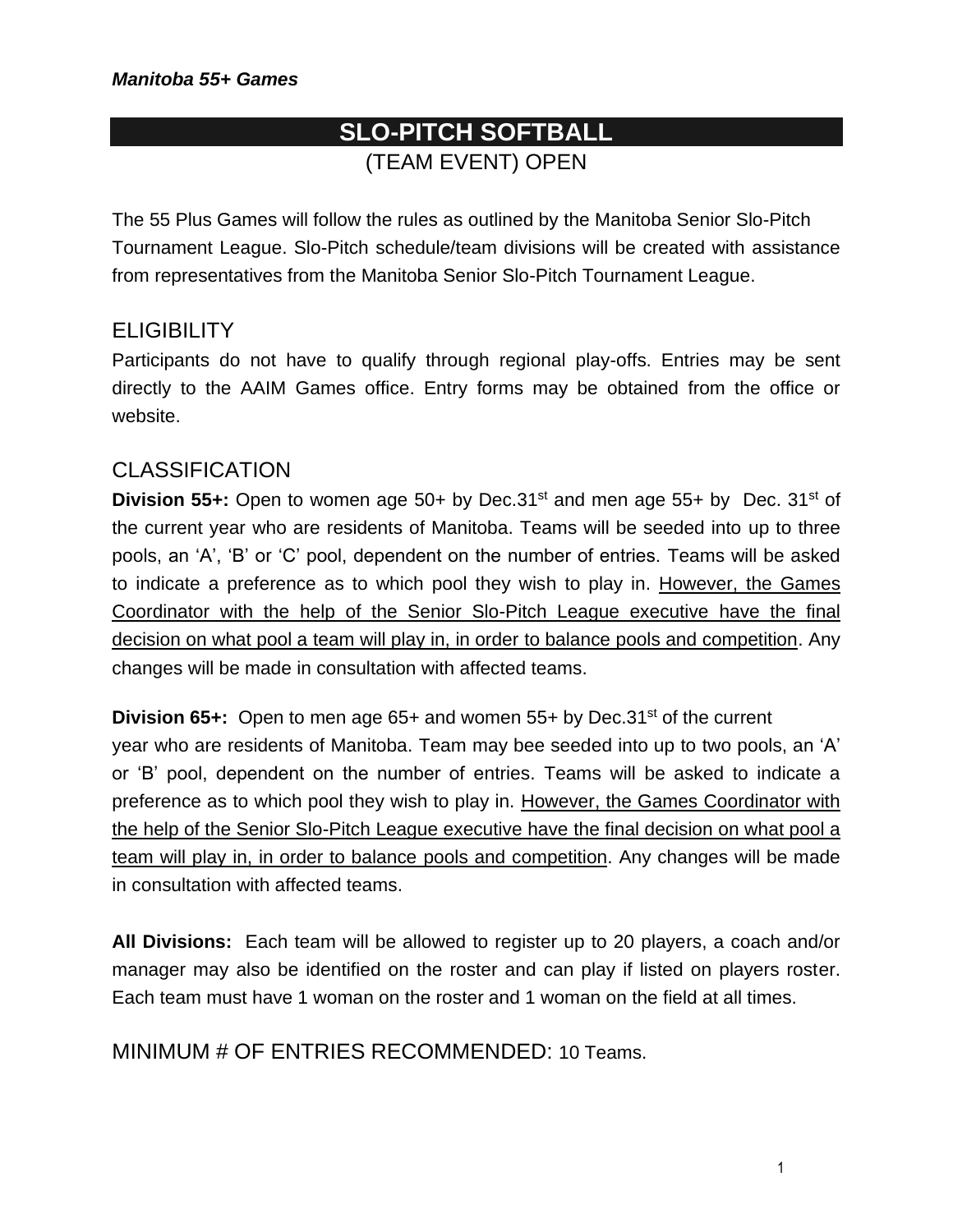# **ENTRIES**

All entries must be submitted on an official registration form with registration fees to the AAIM Games office by the registration deadline. Entry forms may be obtained from the office or website.

## **OFFICIALS**

Umpires will be provided by AAIM for each game.

### EQUIPMENT

Players are required to bring their own gloves and bats. Bases and balls will be provided by the Host Community.

#### TOURNAMENT DRAW

A round robin or two division round robin will be played in each tournament, depending on the number of entries. If a two division round robin is played there will be a straight play-off. The tournament draw is left to the discretion of the Event Chair based on the number of entries in each division.

TWO DIVISION ROUND ROBIN Play-off Elimination Draw:

First in Pool A vs. second in Pool B

First in Pool B vs. second in Pool A

The winners from this will go on to play a game to determine first and second place. The losing teams will play a game to determine third place.

SINGLE DIVISION ROUND ROBIN: (7 teams or less per category)

The top three teams will play-off (round robin) to determine first, second, and third place.

Note: If for any reason, the tournament cannot be completed, awards will be awarded on the basis of the standings at that time as determined by the Event Chair.